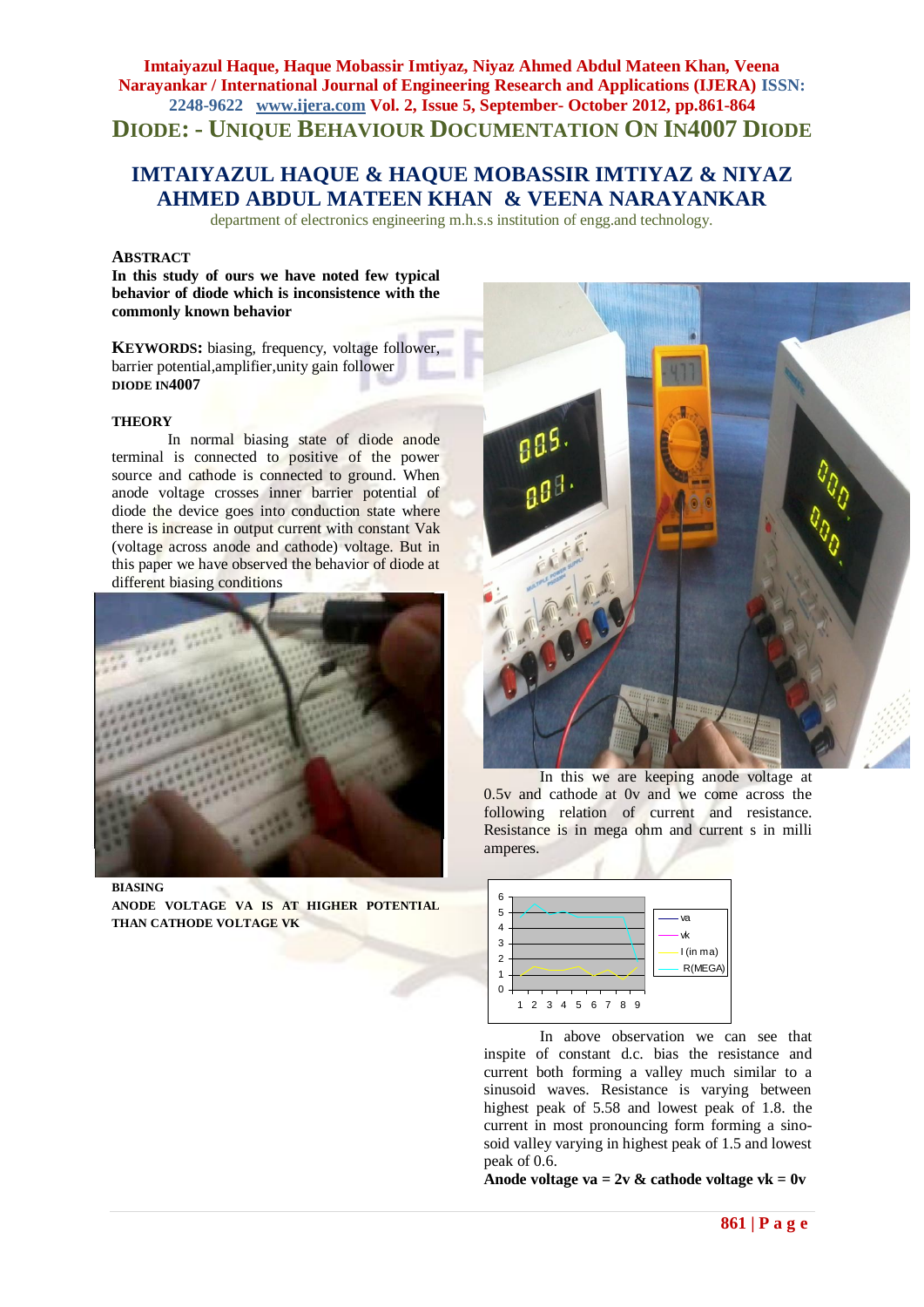### **Imtaiyazul Haque, Haque Mobassir Imtiyaz, Niyaz Ahmed Abdul Mateen Khan, Veena Narayankar / International Journal of Engineering Research and Applications (IJERA) ISSN: 2248-9622 www.ijera.com Vol. 2, Issue 5, September- October 2012, pp.861-864**









**Anode voltage va = 3.5v & cathode voltage vk = 0v**



In the above three reading though we kept cathode voltage at zero but with increase in anode voltage the cathode voltage followed the anode voltage with a difference of 0.7 va = 2v then  $vk =$ 1.4v,va = 2.5v then vk = 1.8v, va = 3.5v then vk = 2.9v, and the resistance is constant at 4.7 m ohm,4.68 mohm and 4.68 ohm but with increase in anode voltage the current reduces in the sequence 74.3ma,74ma,73.5ma,73.3ma. it means the current and resistance behaviour in independent of their change

**ANODE VOLTAGE VA AND CATHODE VOLTAGE VK IS AT SAME POTENTIAL anode voltage va = 0.5v cathode voltage vk = 0.5v**



When we are keeping anode and cathode both at 0.5voltsvaries from 1.13 to high valley of 4.72 and then reduces to sinusoid nature with high peak of 3 to to lowest peak of 0.05. similarly current starts from 76.7ma then sudden drop 0.9ma and the sinusoidal varying with highest peak of 75.8ma and lowest peak of 73.9ma

#### **anode voltage va = 2v cathode voltage vk = 2v**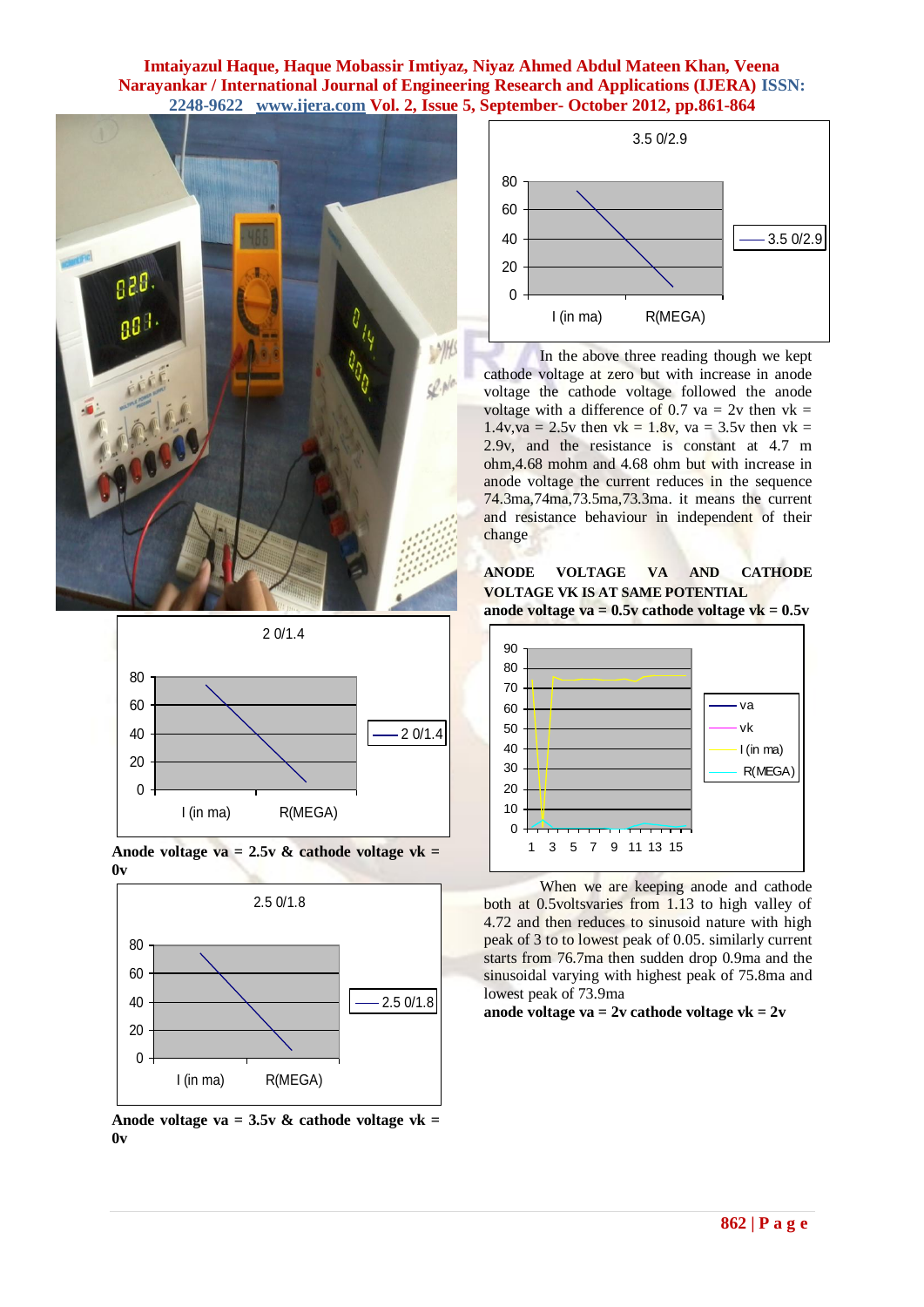### **Imtaiyazul Haque, Haque Mobassir Imtiyaz, Niyaz Ahmed Abdul Mateen Khan, Veena Narayankar / International Journal of Engineering Research and Applications (IJERA) ISSN: 2248-9622 www.ijera.com Vol. 2, Issue 5, September- October 2012, pp.861-864**





When we are keeping anode and cathode both at 1volts current starts at 11.38 and sinusoidly varies from highest peak of 154.5 to lowest peak of 106, and the resistance is near about constant with slight variation









**anode voltage va = 16v cathode voltage vk = 16v**







When we are varying the anode and cathode from 3volt to 22volt the current is near about constant **DIODE AS UNITY GAIN FOLLOWER OR AMPLIFIER?**



diode as amplifier